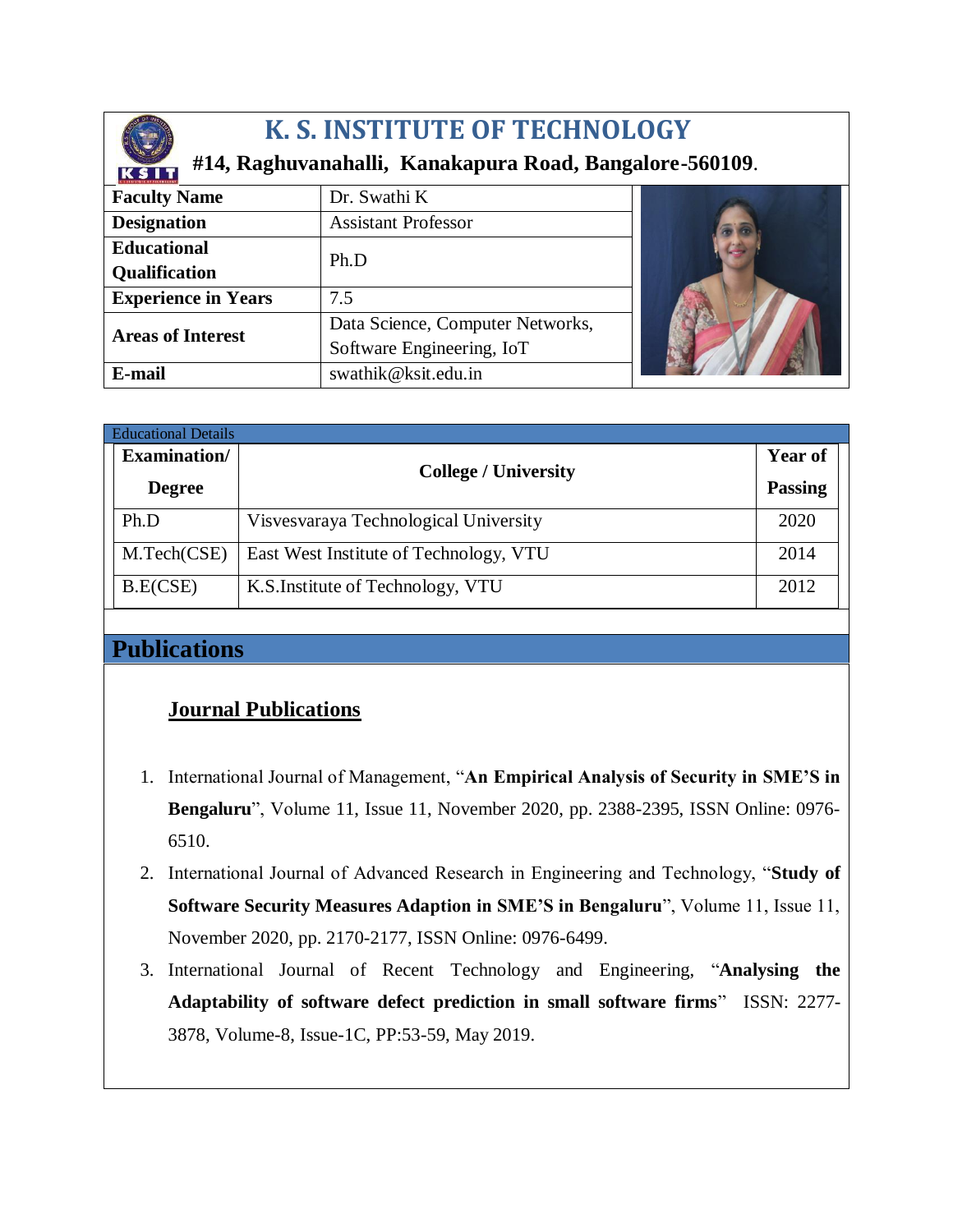- 4. International Journal of computer sciences and engineering open access, "**Software Defect Prediction using Data Mining Techniques**", May 2019.
- 5. Journal of Advancement of Computer Technology and its Applications, "**Frequency Distribution for Software Defect Prediction**", HBRP Publication, Volume 1, Issue 3 , PP: 19-22, September 2018.
- 6. Journal of Recent Trends in Information Technology and its Applications, "**Analysis of Variance Carried Out For Software Defect Prediction**", HBRP Publication, Volume 1, Issue 3 , PP: 15-18, September 2018.
- 7. Journal of Advancement in Software Engineering and Testing, "**Chi Square Test for Software Defect Prediction**", HBRP Publication, Volume 1, Issue 3 , PP: 8-11, September 2018.
- 8. Journal of Advancement in Software Engineering and Testing "**Factor Analysis in Software Defect Prediction**", HBRP Publication, Volume 1, Issue 3 , PP: 1-7, September 2018.
- 9. "**Software Predictive Classification Using Relational Association Rules and Naive Bayes Approach**", International Journal of Computing, Communications and Networking, ISSN 2319-2720, Volume 7, No.2, April–June 2018.
- 10. "**Survey on Software Defect Prediction for Quality Optimization**", International Journal of Engineering Research (IJOER), ISSN: 2321-7758, Volume-5, S1, PP: 28-34, June 2017.
- 11. "**Detail Survey On Parallel Corpora Generation Techniques**", International Journal of Control Theory and Applications (IJCTA), ISSN: 0974-5572, Volume-10, Number 24, PP: 357-366, 2017.
- 12. "**Education Data Mining: Perspectives of Engineering Students**", International Journal of Innovative Research in Computer Science & Technology (IJIRCST), ISSN: 2347-5552, Volume-4, Issue-5, PP: 141-143, September 2016.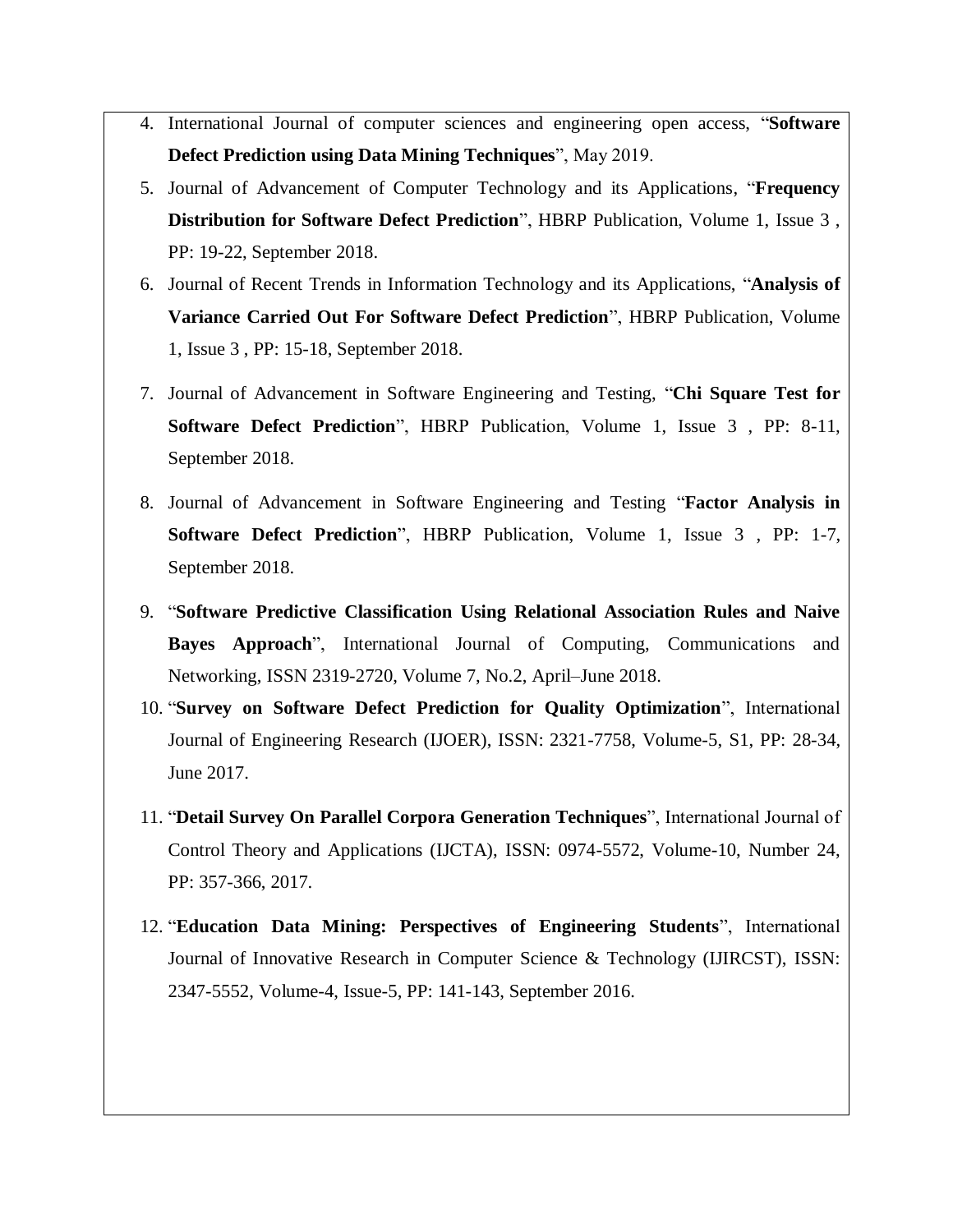- 13. "**Survey on Challenges in DevOps**", International Journal of Innovative Research in Computer Science & Technology (IJIRCST), ISSN: 2347-5552, Volume-4, Issue-5, PP: 137-140, September 2016.
- 14. "**A Study on Impact of Cognitive Behavior Therapy On Emotional Competence and Academic Performance**", International Journal of Engineering Studies and Technical Approach (IJESTA), ISSN: 2395-0900, Volume-02, Issue No. 9, PP: 11-14, September 2016.
- 15. "**Survey On Long-Term Product Planning and Requirements Prioritization to Customer Value Creation**", International Journal of Engineering Research & Science (IJOER), ISSN: 2395-6992, Volume-2, Issue-6, PP: 88-90, June 2016.
- 16. "**A Survey On Approaches for Predicting Performance of Students**", International Journal of Engineering Research & Science (IJOER), ISSN: 2395-6992, Volume-2, Issue-6, PP: 75-82, June 2016.
- 17. "**Survey On Software Defect Prediction**", International Journal on Advanced Technology in Engineering and Science(IJATES), ISSN: 2348-7550, Volume-03, Issue-S.I(01), PP:800-803, September 2015.
- 18. "**Smart Bag with Alert System**" , Journal of Emerging Technologies and Innovative Research (JETIR), ISSN: 2348-1439, Volume-6, Issue 4, PP: 572-581, April 2019.
- 19. "**The Prediction of Myocardial Infarction for Heart Patients**", Journal of Emerging Technologies and Innovative Research (JETIR), ISSN: 2349-5162, Volume-6, Issue 4, PP: 564-571, April 2019.
- 20. "**Survey On Mobile Applications Related To Pharmaceutical Industry and Healthcare**", International Journal for Research in Technological Studies (IJRTS), ISSN: 2348-1439, Volume-5, Issue 4, PP: 36-39, March 2018.
- 21. "**Motion Detection Using Raspberry PI For Embedded Surveillance**", NaCoNIM-2017, ES\_002, ISBN: 978-81-929425-1-3, PP: 78-81, May 2017.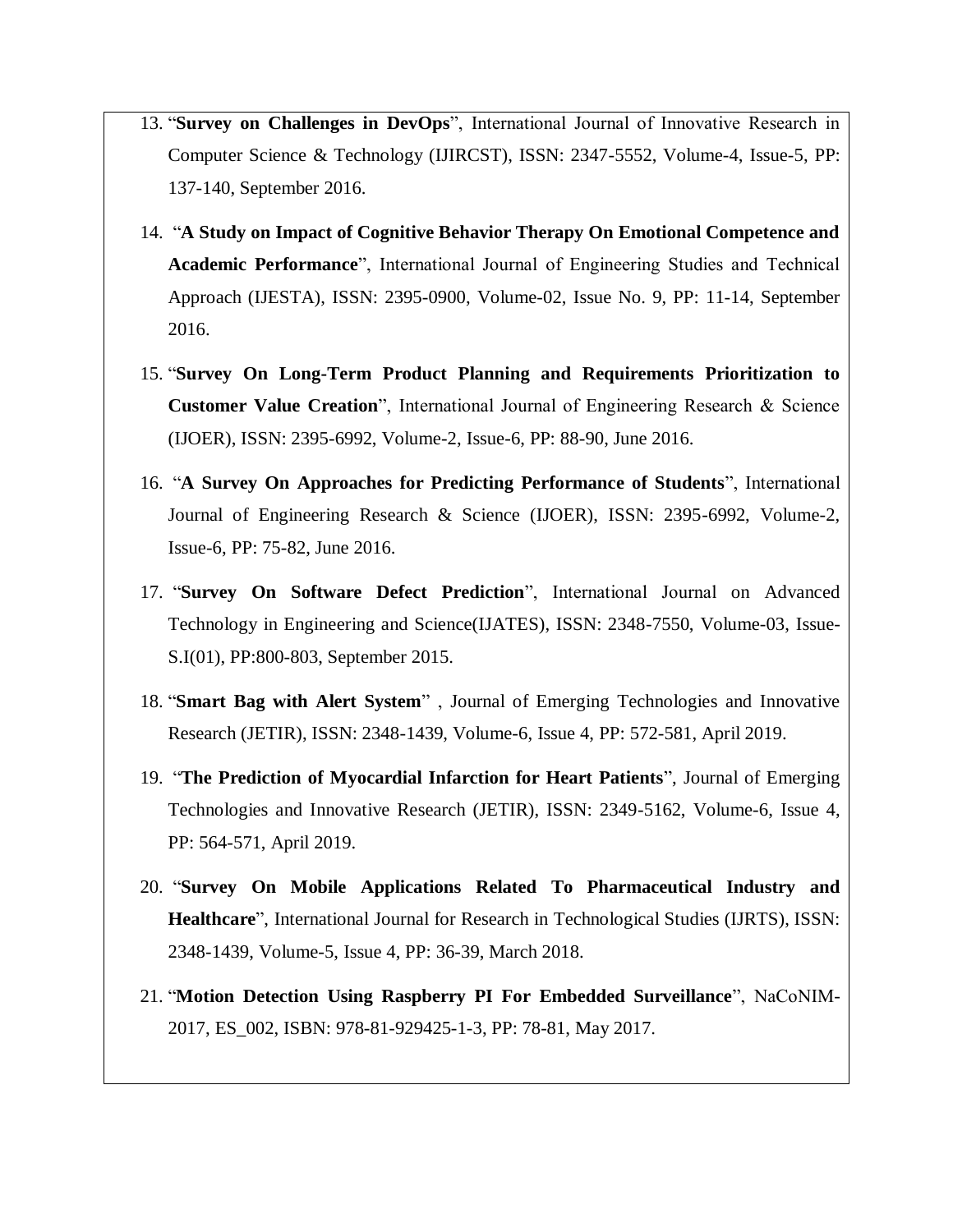#### **Conference Papers**

- 1. 5 Days Web Conference on "**Intellectual Property Rights and Innovation**" Supported by All India Council for Technical Education, New Delhi In association with Karnataka State Council for Science and Technology (KSCST), Indian Institute of Science Campus, Bengaluru & Cell for IPR Promotion and Management (CIPAM), DPIIT, Government of India, New Delhi, Organized by EWIT, Bengaluru from 23/06/2020 to 27/06/2020.
- 2. International E-Conference on "**Impact of Covid-19 on Society, Economy & Environment: Challenges, Solution & Possibilites**" organized by MJD Govt. College Taranagar, Churu (Rajasthan) from 13/06/2020 to 14/06/2020.
- 3. Second International Conference on **Emerging Trends In Science & Technologies For Engineering Systems** (ICETSE-2019) held at SJCIT , Chickaballapur from 17/05/2019 to 18/05/2019
- 4. 2 nd International Conference on **Advances in Communication, Information & Computing Technology** (ACICT – 2019) held on  $9<sup>th</sup>$  -  $10<sup>th</sup>$  May 2019 at EWIT, Bengaluru.
- 5. "**An Efficient Machine Translation Model for Dravidian Language**" in the IEEE International Conference On Recent Trends In Electronics Information Communication Technology, May 19-20, 2017, India.
- 6. "**Survey On Software Defect Prediction For Quality Optimization**" in the National Conference on Emerging Trends in Engineering& Technology and Applied Research (NCETAR-17) Organized by M.S. Engineering College, Bengaluru held at MSEC Campus on  $19<sup>th</sup>$  May 2017.
- 7. "**An IOT Based Appliances Control For Smart Homes**" in the National Conference on Innovation & Research in Information Technology (IRIT-2017) Organized by New Horizon College of Engineering, Bengaluru on 18<sup>th</sup> May 2017.
- 8. " **Motion Detection Using Raspberry PI For Embedded Surveillance** " in the National Conference on Networking, Image Processing &Multimedia (NaCoNIM-2017) Organized by K.S.Institute of Technology, Bengaluruheld at KSIT Campus on  $10^{th}$ ,  $11^{th}$ and  $12<sup>th</sup>$  May 2017.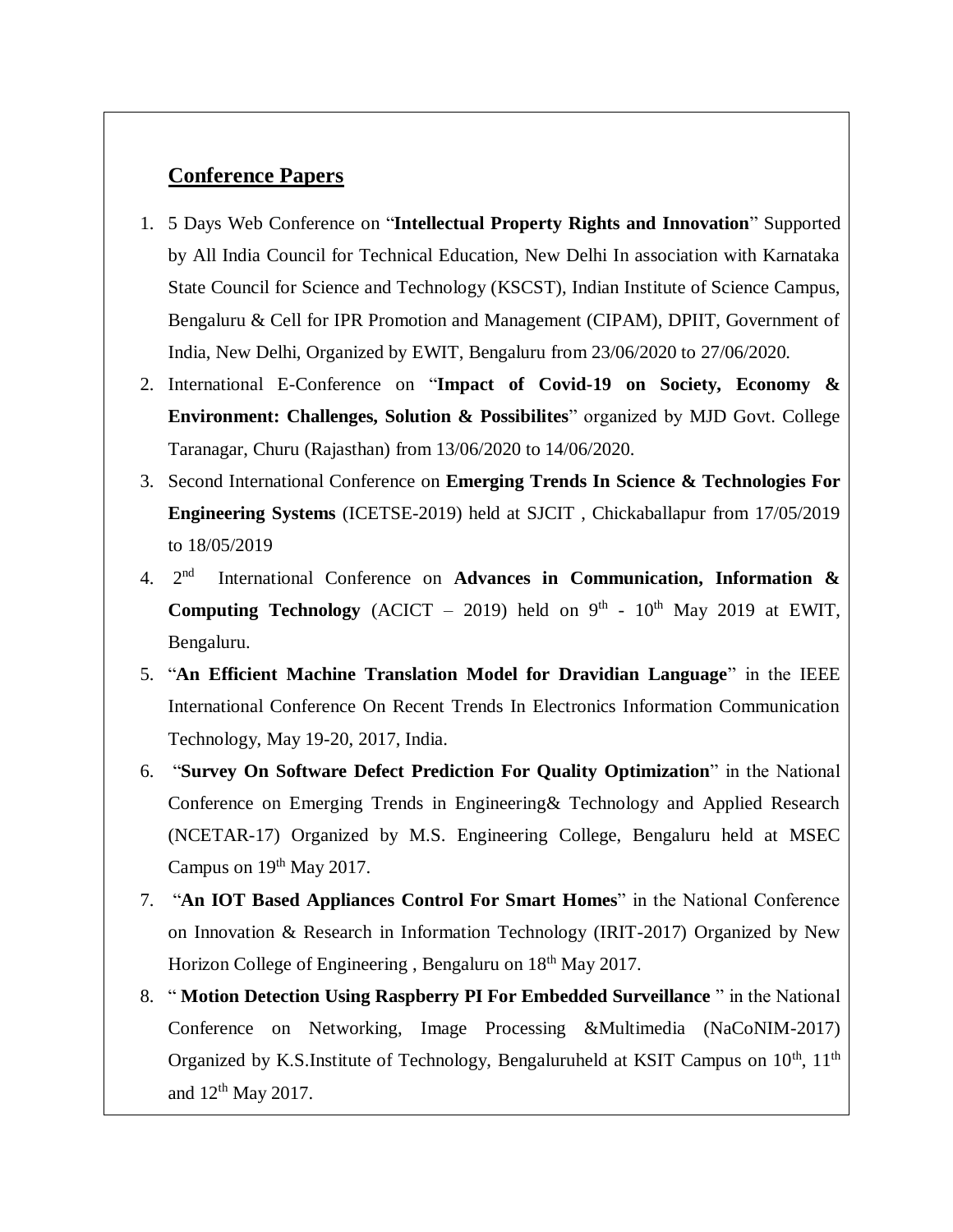- 9. "**Survey On Software Defect Prediction**" in the 2nd International Conference on Science , Technology and Management (ICSTM) held at Delhi University, Conference Center, New Delhi, on  $27<sup>th</sup>$  September 2015.
- 10. "**Implementation of Performance Evaluation of AOMDV using QualNet**" in the 4th National Conference on Emerging Trends in Engineering Technology (ETET 2015) held at Jyothy Institute of Technology, Bengaluru, on  $20<sup>th</sup>$  and  $21<sup>st</sup>$  February 2015.
- 11. "**Performance Evaluation of Reactive Routing Protocols using QualNet**" in the National Conference on Electrical & Electronics Engineering (NCEEE 2014) held by Department of EEE, HKBKCE, VTU-Belagavi & IEEE-HKBKCE Student Chapter, Bengaluru, on  $5<sup>th</sup>$  June 2014.

#### **Text Books**

- 1. **Text Book** on "**Reduction Of Cycle Time By Implementing Value Stream Mapping**", 978-613-4-99918-2, January 2018, Published by Lambert Publications, Germany.
- 2. **Text Book** on "**Optimization of Rejection Rate of Bushes by Implementing FMEA**", 978-613-4-94868-5, December 2017, Published by Lambert Publications, Germany.
- 3. **Text Book** on "**An Adoptive Model for Lean software Development**", 978-3-659- 95078-0, September 2016, Published by Lambert Publications, Germany.

#### **Patents**

1. Intellectual Property India ( http://ipindia.nic.in/index.htm) Application Number: **202041045225** Date of Filing: **16/10/2020** Publication Date: **13/11/2020** Title of Invention: "**Interpersonal Skills Score Card for Students using Artificial Intelligence and Methods thereof**"